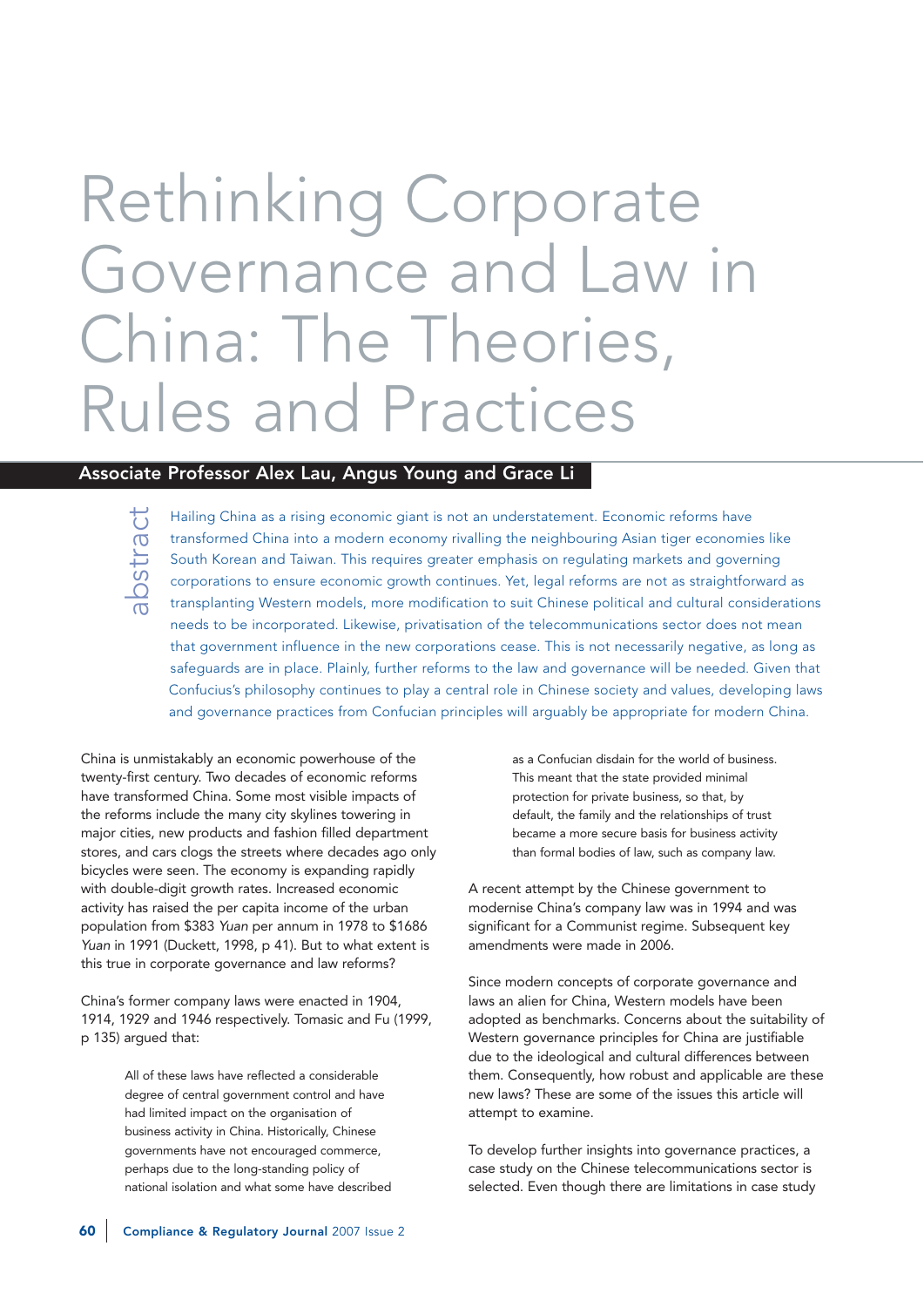

analysis, certain patterns and norms of large Chinese enterprises can be identified. Given the Chinese government's reform agenda and privatisation programs, we will explore whether State-owned enterprises (SOE) have transformed into modern and competitive entities like those in the developed Western nations.

## Theorising corporate governance and law in the Chinese context

Corporate governance can be an imprecise and allembracing concept. It can be narrowly defined as how companies are directed and steered (Farrar, 2001, p 3), or broadly described as a system of checks and balances to ensure that decision makers are accountable to various stakeholders (Solomon and Solomon, 2004, p 13–5). Governance entails both structural mechanisms and relational protocols involving processes and decisions administered by formal and informal rules (Hunt and Wickham, 1994, 78–9).

Rules imposed by the state would usually consist of laws, regulations, and codes, where penalties would be imposed for non-compliance, or conflict resolution through the courts would be available (Farrar, 2001, p 3–4). This would necessitate the creation of institutions to monitor and prosecute for breach of those rules. Appropriate penalties would also have to be set to redress the wrongs and function as deterrents against others from certain deviant actions and inactions. State rules are therefore costly requiring sizable resources and many institutional processes and safeguards.

Whereas rules within an organisation are a form of selfregulation (Ayres and Braithwaite, 1992, p 19–20) unlike state laws or regulations, according to Giddens (1984) rules can be a form of routine and practice. They can also be constitutive and regulative norms to control behaviour. Consequently, organisational rules are dynamic and complex as organisations adapt and change in relation to the context, use and interpretation of the rules. Such rules need to be communicated through verbal and nonverbal interactions, constantly subjected to multiple and subjective sense making regarding their application and implementation. Hence, rules in an organisation are less rigid than state imposed obligations. This can be both positive and negative.

State imposed rules and regulations are inclined to be prescriptive, comprehensive and certain with the proviso that they are well drafted and practicable. State imposed regulations should be understood as a 'fall-back' measure to invoke when organisational rules fail. State regulations are not a substitute for organisational rules (Farrar, 2001, p 3–10). The interdependent nature of state imposed and organisation generated rules accentuate the importance of instituting robust governance regimes where the state complements organisational rules by formulating

regulations in a concise, consistent and coherent manner.

Over the last two decades, there have been a number of conflicting theories about corporate governance. Yet the underlying assumptions and arguments seem to be shaped by contextual considerations that understand that there is no 'one size fits all' model. Thus, tailoring to each sector and country could be more effective because it incorporates cultural and socio-political factors in its model (Lau and Young, 2006, p 41–2).

The two leading theories are agency and stakeholder. The agency theory presumes that ownership and control of the corporation is separate. Therefore, shareholders incur cost in monitoring managers' compliance. The stakeholders argue that managers and boards of directors, creditors, debt financiers, analysts, auditors and corporate regulators should be incorporated in governance. This approach tends to blur the 'lines' of accountability when executives do have a clear chain of command to answer to as a priority separate to the notion of generating profits (Clarke, 2004, p 189, 196). Letza, Sun, and Kirkbride (2004, p 242, 257) assert:

> Both shareholder and stakeholder perspectives claim superiority of their models respectively; however, in reality we have seen a dynamic shift with both models becoming mutually attractive all over the world in the last two decades … All this implies is that the so-called superiority and priority of any model is not permanent and universal, but rather temporary and contextual.

Therefore each country would have to adapt these theories into its historical experiences and cultural values (OECD, 2004).

On the topic of cultural values, there is substantial literature on this subject matter even from the business perspective. Deresky (2006, p 112) notes that:

> The culture of a society comprises the shared values, understandings, assumptions, and goals that are passed down through generations and imposed by the members of society. Cultural and national differences strongly influence the attitudes and expectations and therefore the onthe-job behaviour of individuals and groups. Managers must develop cultural sensitivity to anticipate and accommodate behavioural differences in different societies.

Hofstede (1991, p 13–5) developed value dimensions to identify and profile the cultural and behavioural differences between countries. Tales about differences in many aspects of management between Chinese and foreign (especially Western) managers show quite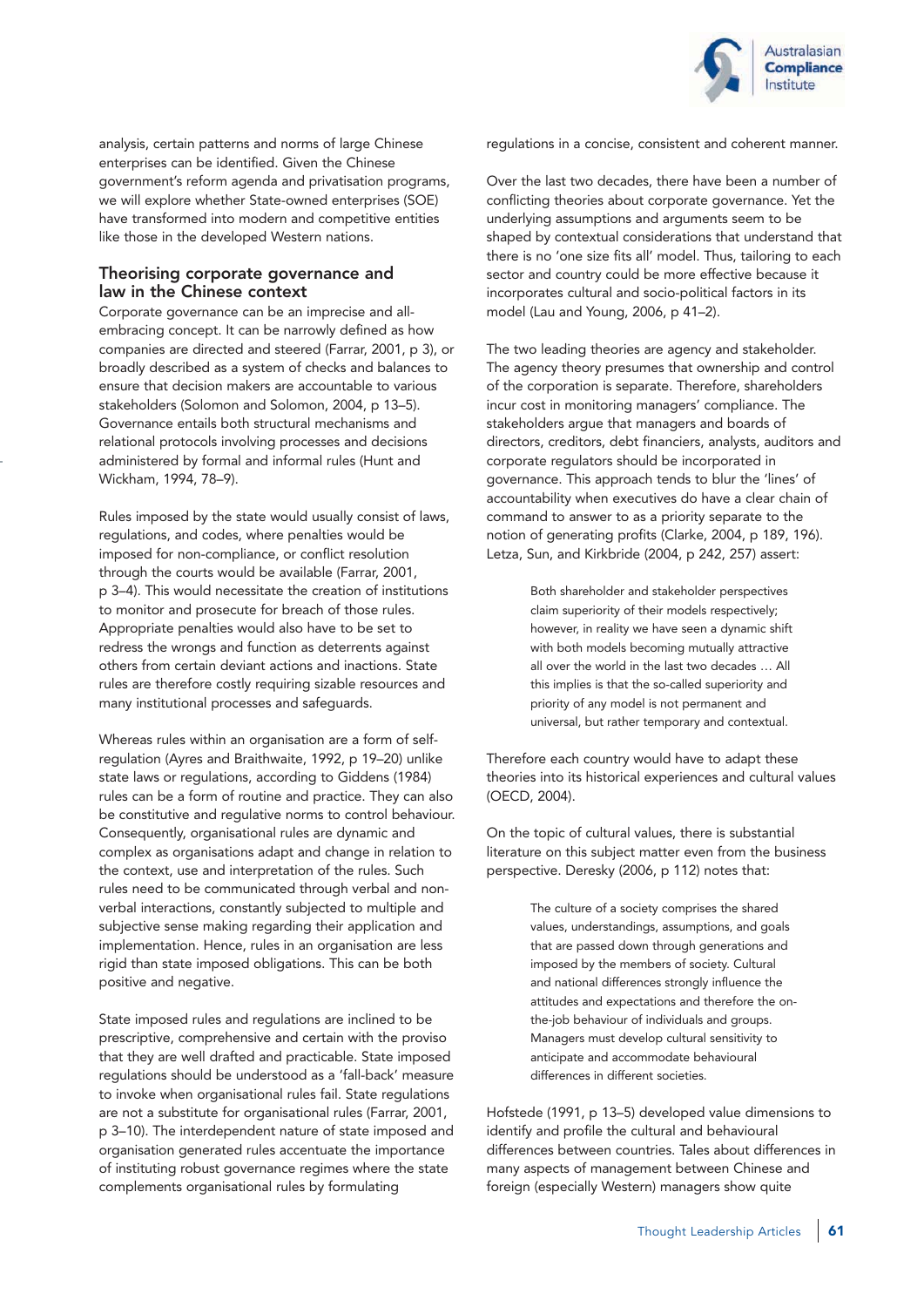different approaches. A distinct cultural dimension in managing is unmistakable (Child and Warner, 2003, p 37–9); yet, in the field of governance there has been little research devoted to the cultural aspects.

In view of the fact that corporate governance is an alien concept for China, it is understandable that Chinese legislators look towards developed Western nations' governance laws and codes as benchmarks. Though the debate about transplanting laws is ongoing, there are three issues arising relevant to this article. First the cultural acceptability of the recipient, second the political agendas of the government, and third possible inconsistencies and unintelligible provisions resulting from the combination of the first and second issues.

Tam (1999, p 39–40) noted that the Chinese academics' grasp of corporate governance was primarily influenced by the agency theory, but he questioned its appropriateness. The enticement to adopt Western standards could be a matter of convenience to modernise state owned enterprises (McNally, 2002, p 94). Since the agency model was consistent with market reforms to enhance confidence and encourage further investments, it was a sensible choice.

Hawes and Chiu (2006, p 28) argue that Western countries' corporate laws and governance models are wrong for China:

> Because of some basic flaws in the assumptions of those advocating 'Western-style' corporate governance in China… They are based on assumptions about the purposes and functions of business enterprises that are not shared by most Chinese policy makers… even if Westernstyle corporate governance reforms were appropriate in China's very different business environment, the jury is still out on the effectiveness of such reforms in their country of origin, such as the United States.

## Shi (2005, p 84–5) concurs by noting:

The peculiarities of the social governance fabric of a particular country can make harmonisation with other foreign governance systems difficult… Chinese social traditions and legal culture are very different from those of Western countries where contemporary ideas of corporate governance developed. In particular the development of state-owned enterprises, the emergence of corporations and the coming into existence of laws governing corporations have thus taken a path that is distinct from those of most other countries.

Governance models based on Chinese culture orientations and political ideology would be much more appropriate.

It is without a doubt that Confucius's philosophy is deeply rooted in the Chinese culture. The current Communist regime has widely promoted the revival of Confucianism. McKerra, Taneja and Young (1988, pp 54–5) observed:

> A sign of growing Chinese nationalism in intellectual life is the revival of pride in Chinese culture… Part of this trend is the revival of Confucianism. This is expressed in renewed attention to morality and ethics, and an emphasis on family values, at the same time as modern and Western ideas are undermining family stability in the major cities. The Confucian revival stands for discipline in the workforce and stability and harmony in politics. Official spokespeople have espoused the view that Confucianism is better fitted than Western culture to form the basis of science or business.

In Confucian philosophies, the role of the State is central to creating an orderly and civil society. Leaders of the State and heads of households should rule with benevolence. Confucius asserts that the rulers shall treat its subjects like 'parents' caring for their 'children'. This paternalistic authority would ideally be exercised for the betterment of its citizens (Chen, 1986, p 441, 442–5). Therefore the role of the State does not appear to be passive, instead it's an active and powerful one. This suggests the Chinese government's role in corporate governance would inevitably be in hierarchical and patriarchal relationships (Mead, 2005, p 279).

The head of the State or corporation is expected to be an authoritarian and benevolent leader. Thus certain moral superiority in the leadership is likely to be expected, which means decisions are not always justifiable in an analytical manner. Rather, personal values and experience form the basis of decisions. The retention of power and control over information by the head are common attributes of patriarchal leadership (Chen, 2005, p 73–5).

Governance is therefore in the hands of 'a few', who enjoy close relationships to central business and management practices in China. Hence, when disputes arise the Chinese prefer settlement by informal mediation based on harmony, rather than by enforcement of legal rights through litigation (Chen, 2003, p 259). Enacting appropriate laws seems to be peripheral.

Among the citizens, maintaining a harmonious and close relationship is another key attribute of Confucius's teachings (Child and Warner, 2003, p 28–9). The term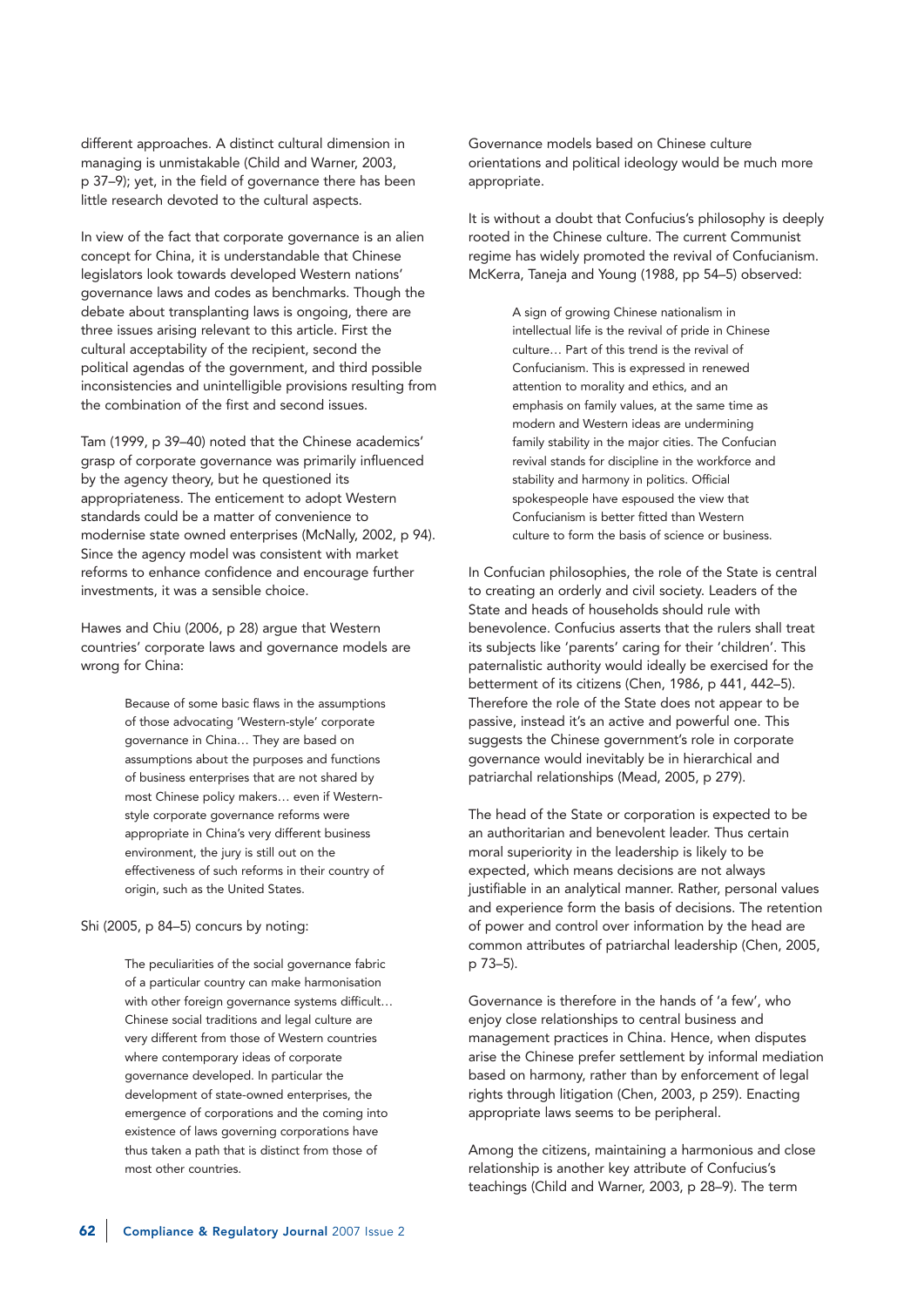

'guanxi' is defined as a particular kind of interpersonal relationship or connection that serves as a form of social currency. They are informal associations and can provide access to specific information, resources or to gain influence (Tsui, Farh and Xin, 2000, p 225–44). This norm has been embedded in

Chinese culture for centuries and has survived under the communist regime. People with good guanxi provide favours to each other. This makes the maintenance of good corporate governance even more complicated. The Chinese believe that family and interpersonal relationships are more secure than the law in protecting the stakeholders' interests (Tomasic and Fu, 1999, p 135–82).

Below we discuss some of the problematic areas in the current laws. ... corporate governance in China would more than likely be shaped by Confucian philosophies even

subsequent litigation.

application of current laws will be credible during any

though many of the ideas are transplanted from Western countries. This could also explain why the Chinese corporate laws are riddled with many inconsistencies.

In view of these cultural and

political issues, corporate governance in China would more than likely be shaped by Confucian philosophies even though many of the ideas are transplanted from Western countries. This could also explain why the Chinese corporate laws are riddled with many inconsistencies. Governance has tended to be driven by customary practices rather than reform agendas. Even if 'teething' problems are not uncommon, the entrenched cultural/political influences are evident. The discussions below on the law and a case study on the Chinese telecommunications sector attempt to demonstrate the cultural/political dimensions of governance in China.

#### State prescribed governance under Chinese company law

The Company Law was first enacted on 1 July 1994. Except for a very minor amendment in 1999 on two articles, nothing was done over the next twelve years. On 1 January 2006, substantial amendments were introduced. The two dominant types of companies under the law are limited liability companies (LLC) and joint stock companies (JSC).

It is evident from the new Company Law, which came into effect in 2006, that many provisions are difficult to apply as they are brief and written in ambiguous language. They led an author of this article to undertake a literature survey of Chinese legal academics in an attempt to grasp how Chinese academics come to terms with those ambiguities. Suffice to say that in all the issues discussed, none of those authors offered any concrete explanations on most of the vague sections of the law (Lau, 2006). They merely state the provisions in the statute, followed by a brief statement. Hence, without clarification or further amendments, we doubt the

Establishment of a trade union in each company Each LLC or JSC must establish its own trade union to take care of staff welfare (Art 18). This is arguably an extension of socialistic ideals drawn from the 'quasimarket' paradox in the economic reform propaganda, but there is no penalty for non-compliance. One can only speculate that this provision was enacted to serve political ends.

## Establishment of a grass root organisation in each company (Art 19)

The grass root organisation (GRO) is a typical working unit within the Chinese Communist Party (CCP). The CCP Charter provides that any Chinese organisation (such as schools, companies, or factories) must establish a GRO if it contains at least three CCP members. The GRO provides a venue for CCP members to socialise and discuss. The issues can cover a broad range. They include whether CCP members are treated fairly or whether their organisation is following CCP's party lines. The CCP cuts through every aspect of life in China, since it is the only ruling party. Strangely, there is again no penalty provision for non-compliance.

#### Shareholders decide major corporate policies

This is probably the most significant difference in corporate governance between Chinese and common companies. In HK companies, the board of directors makes all the strategic business decisions. In LLCs and JSCs, shareholders decide business policies (Arts 38 and 103). This is so without regard to whether shareholders know how to run a business. The board of directors are only given a subsidiary role to decide the business plan (Arts 47 and 112).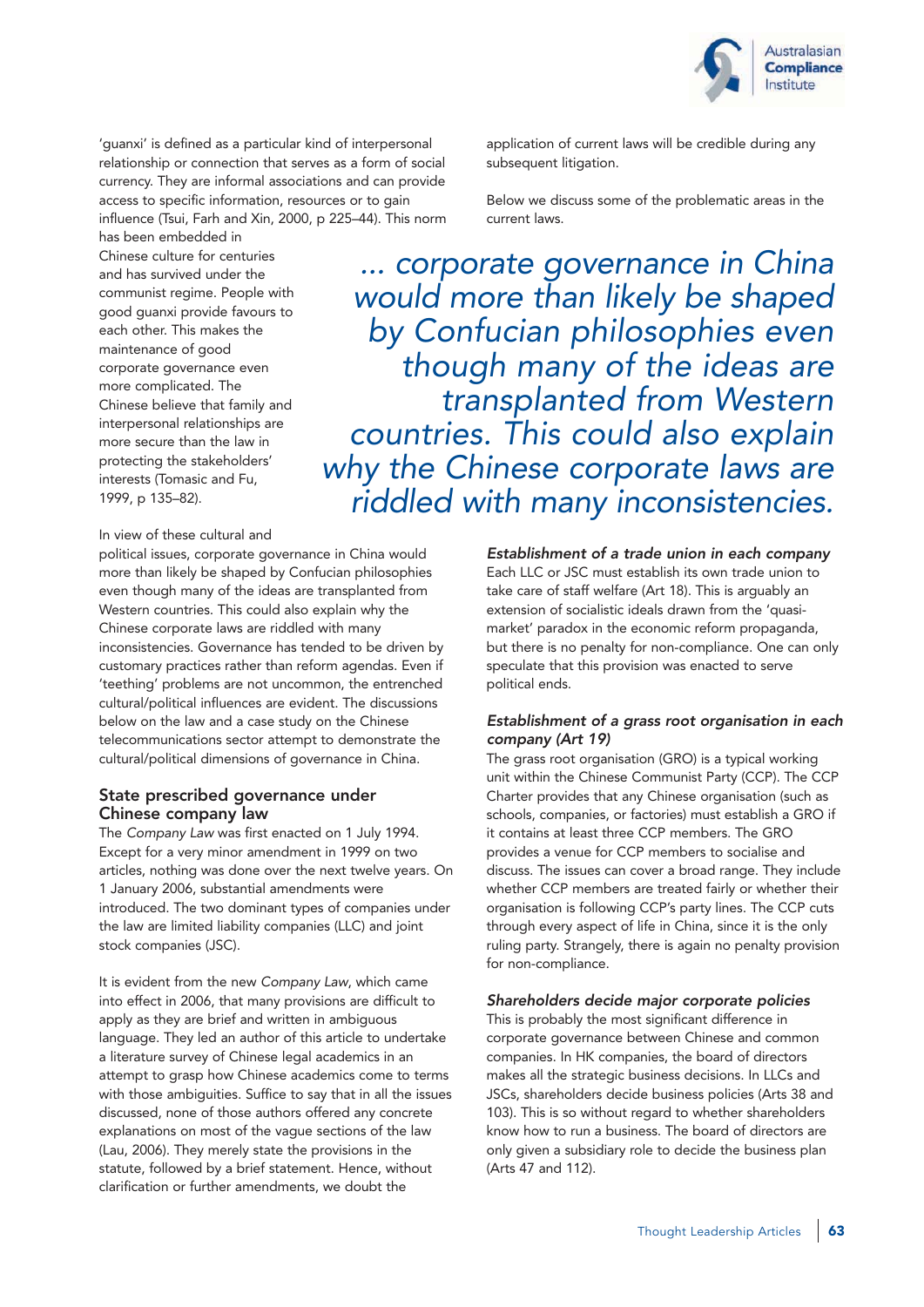#### Inspection of board decisions by shareholders

Stemming from the above, if shareholders make important corporate decisions, obviously they want to check whether the directors have implemented such decisions (Arts 34 and 98). However, the statute does not provide guidance on how a company can protect itself against sensitive information being leaked to nonshareholders.

#### Presence of staff directors

Both Chinese and HK companies have directors elected by shareholders. However, there is a second type of director in LLCs and JSCs whom the staff members elect amongst themselves (Arts 45 and 109). There is no differentiation between the legal responsibilities of both types of directors and they have the same duties. The Company Law does not prescribe the number of staff directors in a company.

#### Presence of the supervisory board

China adopted the civil law company structure and so a second board also exists. The board consists of representatives from shareholders and staff members. Its main task is to monitor and ensure that senior officers comply with the law (Arts 52 and 118). If they do not, supervisors are authorised to sue these officers in the name of the company.

#### Passing of resolutions in supervisory boards without a majority vote

If the supervisory board does decide to sue a rogue director, a resolution must be passed. The votes required are 'more than' half of the votes (Arts 56 and 120). To a HK director or shareholder, the term 'more than' is hardly surprising because it means exceeding. Yet in Chinese civil law, 'more than' (in Chinese yi shang) actually means 'equal to or more than' by virtue of Art 155 of GPCL. So a supervisory board can pass a resolution if exactly half of its members decide to sue, regardless of what the other half think!

## Presence of supervisors and managers in meetings of the board of directors

Both supervisors and managers are permitted to attend meetings of the board of directors but not to vote there (Arts 50, 55, 114 and 119). This makes LLCs and JSCs more transparent than their HK counterparts. However, there is no provision to protect against information being leaked.

#### Directors' duties

There are two types of duties: the duty of honesty and the duty of diligence (Art 184). Both duties are not defined in the Company Law. It is, however, possible to presume that the duty of honesty is a passive duty. This is because Chinese law does not have the equitable concept of the fiduciary duty, which is a pro-active duty.

The duty of diligence should be based on an objective standard because this is the international standard.

#### The controlling shareholder

This is defined as a shareholder holding 'more than' 50% of shares in the company. There are two problems. First, 'more than' again means that holding just 50% qualifies as a controlling shareholder. However, in order to pass resolutions in LLCs and JSCs, a majority vote is required. A 50% shareholder cannot carry a majority vote because the shareholder is 1% short. So how can that shareholder 'control' the company? Secondly, in Chinese companies, major decisions require a two-third vote. One can effectively control a Chinese company if one holds only 34% of the votes so there is no need to hold 50% to become a controlling shareholder.

#### Absence of the company secretary

There is no company secretary in LLCs and unlisted JSCs. One of the senior officers may also take up the post of the chief administrative officer. However, for listed JSCs, a secretary of the board of directors is required. This person's role is very similar to the role of the common law company secretary. See for example the Guidelines of Articles of Association of Chinese Listed Companies, issued by the CSRC on 16 March 2006.

#### Substantial requirements for issuing bonds

Article 16 of the Chinese Securities Law requires a minimum net asset of RMB 60 and 30 million respectively for LLCs and JSCs before they can issue bonds. Note that the figures for the much smaller LLC is double that for the much larger JSCs. It is suggested that the very high threshold figures are means adopted by the Chinese Government to discourage the issuing of bonds because the market is not yet mature enough to entertain an influx of bonds. Hong Kong companies have no such minimum requirements.

#### Minority shareholders can petition a company to be wound up by the court

Article 183 provides that shareholders with 10% or more can petition the court to wind up a company if it is in serious finance difficulty, if continuing will cause great loss to shareholders, and there is no other available solution. It is interesting to note that the same application in Hong Kong would require 75% of the shareholders' votes to consent. But there are no additional reasons required. It is submitted that this is an attempt to give minority shareholders more say in LLCs and JSCs. However, as there is no definition for the term 'serious', in the end the Hong Kong version might end up easier to follow.

Tokley and Ravn (1998, p 11) argued that the company law was driven by the Government's desire to attract foreign capital and investors. Jia (2005, p 234) states that, '[p]art of the impetus for reforming corporate governance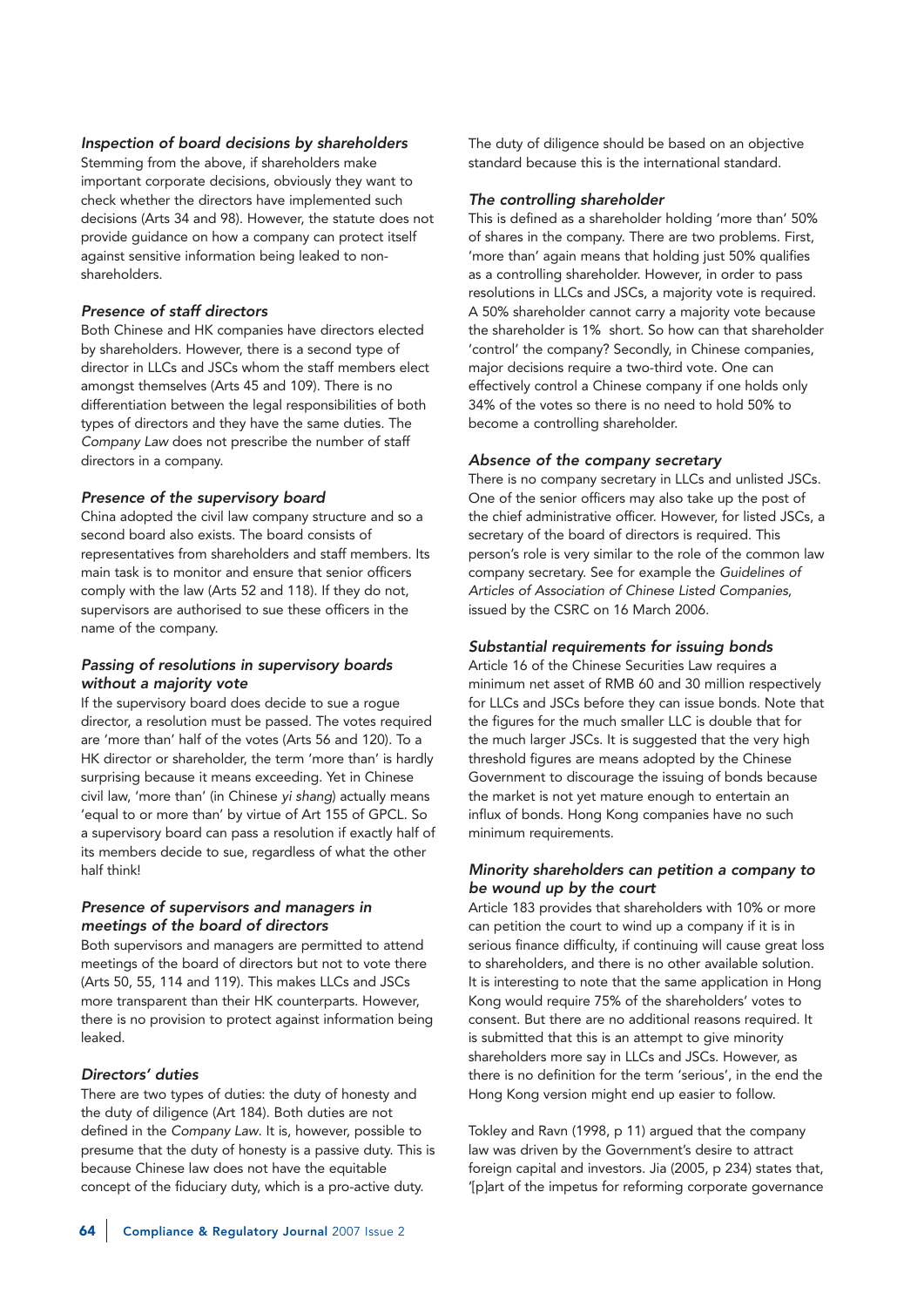

in China has come from the perceived urgency of improving the competitiveness of China's publicly listed companies in the global financial market that has developed after China joined the WTO in 2001'. Motivations of the government aside, China's company law appears to either suffer from contractions and inconsistencies, or an attempt by the authorities to enact a law governing modern businesses with traces of Chinese philosophical influence and prevailing political realities.

## State driven governance in the telecommunications sector

In an earlier article, two co-authors of this article studied the regulatory approach and rationale of Indonesia and China's telecommunications sector (Young, Rahaju and Li, 2005). In this section, we revisit some of those experiences with emphasis and additional analysis of certain governance issues that arise.

For several decades, the Ministry of Post and Telecom (MPT) and Provincial Posts & Telecoms Bureaus (PPTs) had a state sanctioned monopoly (Zita, 2000, p 34). Apart from certain telecommunications infrastructure operations delegated to the Ministry of Electronics Industry (MEI) for defence purposes and the Chinese People's Liberation Army (PLA), which had its own dedicated telecommunications infrastructure, MPT and PPTs enjoyed exclusive powers to plan, construct, operate and regulate the country's public networks (Wu, 2004, p 220–1). Consequently, for many years MPT's sub-standard performance was evident, but they had no incentive to improve or be efficient. This changed when 'open door' policies compelled the dismantling of the state imposed monopoly (Zhou, 1997).

#### Breaking up the monopoly

Economic reforms were expected, at least according to the official propaganda, to introduce greater efficiencies and growth. However the reform had created unintended consequences, a 'tug-of-war' between various government ministries for a share of the lucrative telecommunications market (Yan, Levine and Pitt, 1998, p 375–92). The negotiated outcome resulted in the introduction of 'limited competition' dominated by a small number of players (Ure, 1997, p 34). Observers described this process as 'turf warfare' (Lovelock and Ure, 1998).

The Directorate-General of Telecommunications (DGT) became separated from the postal operations and the corporatisation of China Telecom in 1995. In line with privatisation expectations, the government wanted MPT to be an independent regulator. However, the new management in China Telecom had strong personal connections (guanxi) with MPT (Becky and Loo, 2004, p 697-714), which enabled China Telecom to retain its

dominance and enjoy many privileges. In particular, China Telecom seemed immune from public discontent (Wu, 2000). Nevertheless, this domination attracted many potential challenges. Other ministries started to look for ways to get a 'slice of the cake'. After years of negotiation and inter-ministries bargaining, the State Council finally approved new entrants in the market. As a result of this approval, China Telecom's legal monopoly was curtailed. JiTong Communications Company (JiTong) and China Unicom were established in a relatively short period of time.

Unfortunately, the new entrants did not bring about greater competition. China Unicom encountered many problems with China Telecom. In fact, Unicom faced the same problems all new entrants faced against China Telecom. There were no agreed terms for revenue sharing or universal service obligation. Unicom lacked vital resources to develop a stand-alone network and was therefore more inclined to look for overseas technical partners and finance. This permitted MPT to oppose any expansion plans with foreign participation or partnership (Ure, 1995).

## The 1998 and 2002 shakeups

Lobbying led by the Ministry of Electronics Industry (MEI), Ministry of Railways (MOR), Ministry of information Industry (MII), China International Trade and Investment Corporation (CITIC) and other interest groups brought the most significant reform to the telecommunications sector in 1998 and consequently in 2002.

In March 1998, whilst reforming the Chinese bureaucracy, MEI and MPT, the former rivals in the telecom market, were merged with State Radio Regulation Commission and formed a new ministry, the Ministry of Information Industry (MII), which became a principal regulator of the telecommunications and information industry. Government news releases stated that the purpose of this reform was to set up an independent regulator necessary for a competitive market. However, observers believed that this was a concession of 'an uncompromised battle' (Hui, 2000, p 44–68).

Yet, after the 1998 restructure, the battle for domination in the telecommunications sector persisted. During 1999–2000, the newly established MII led the market through a complicated restructuring program to accommodate all other competing interest groups. As a result, ministries negotiated a new 'playing field' with a total of six SOEs in 2000, breaking up China Telecom's four divisions of services into separate entities. Consequently, four independent companies were formed. They were responsible for the fixed line, mobile, paging and satellite communication services, respectively. Figures 1, 2 and 3 describe the 1998 reform from the functions performed and the players' perspective.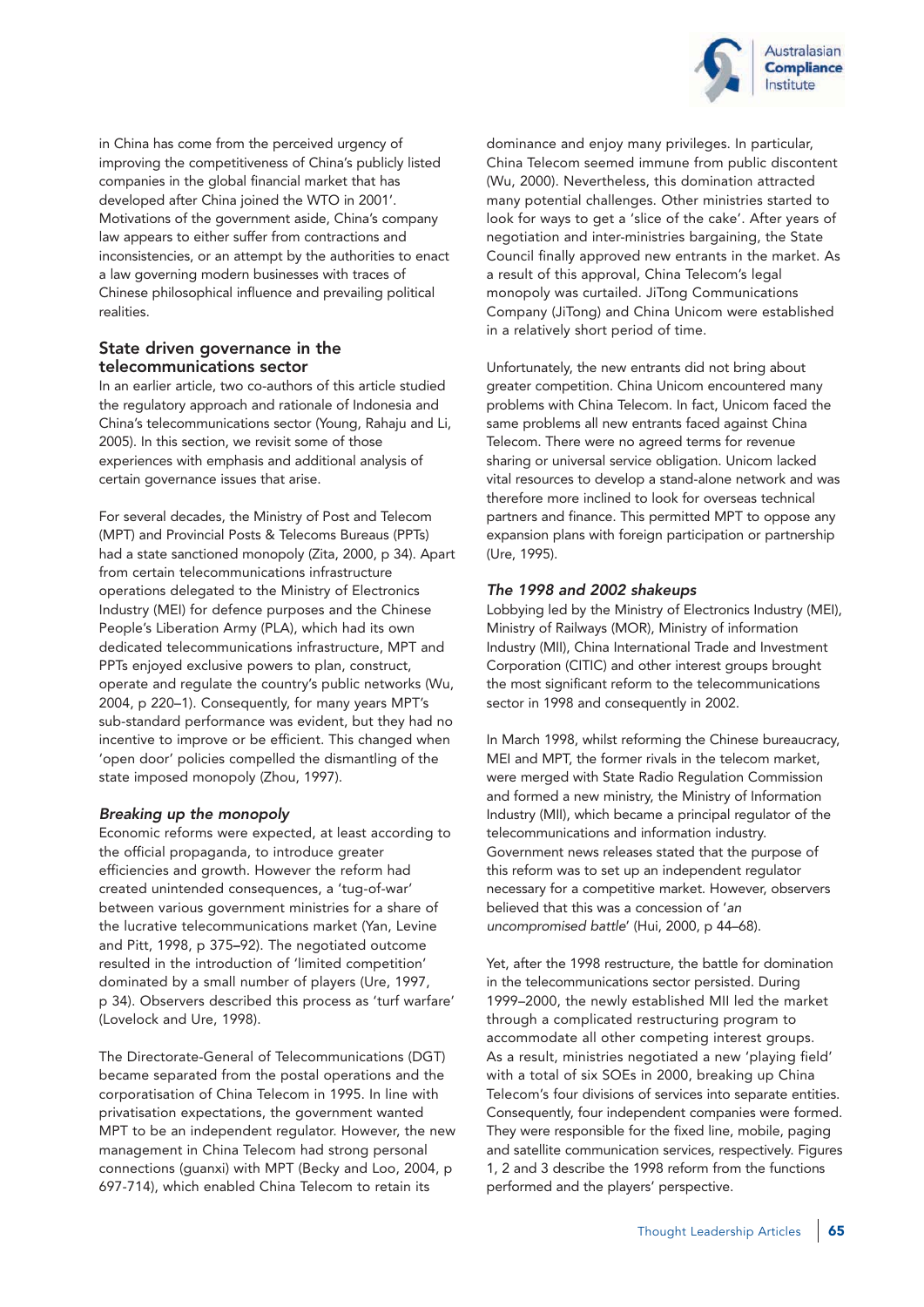

Figure 2: 1998 Reform—new arrangement for players

departments are the controlling shareholders of all six telecommunications companies, undoubtedly securing full control and ongoing revenues.

• The management of the companies—The management of all six companies are very similar in terms of the senior management teams. They are either former government

Source: Young, Rahaju and Li (2005)

share in fixed-line phone market

originally owned by China Telecom

of Railways along China's rail networks

initial market share of 50% in mobile market

China Telecom — still holds an absolute majority market

China Mobile — operates in mobile phone market, with an

China Satellite — operates satellite business, which was

China Netcom — builds and operates a broadband data transmission network and provides Internet services

Was strengthened by obtaining mobile's paging business and permitted to maintain its 25% market share in mobile telephony as well as roll out new CDMA mobile technologies

The second largest fixed network provider by transferring to it a telephony network established by the Chinese Ministry

As one can imagine, the superficial compromise between operators was never a permanent resolution. Not surprisingly, in May 2002, the Chinese State Council created six multi-functional state-owned enterprises with a high degree of functional overlap. The sector was reorganised again, apparently a negotiated outcome between various operators brokered by the government. Figure 3 details this new arrangement.

Since the 2002 reform, the Chinese telecommunications services have six major providers including

internet and other value-added businesses and this topography of competition remains unchanged to date.

Old China Telecom

> China Unicom

China Railcom

Ji Tong

## The current topology

Upon closer scrutiny, it is not difficult to find that there are many similar attributes amongst various telecom companies. They are

- The types of the companies—Except China Telecom, the rest of the companies are LLCs.
- The ownership of the companies—The Chinese government in conjunction with various ministries or



Unchanged

management have spent their entire careers in the telecom industry whether it be with the public or private sector. For example, the Chairman and CEO of China Telecom used to be vice president of China Mobile and served the government for 25 years. The current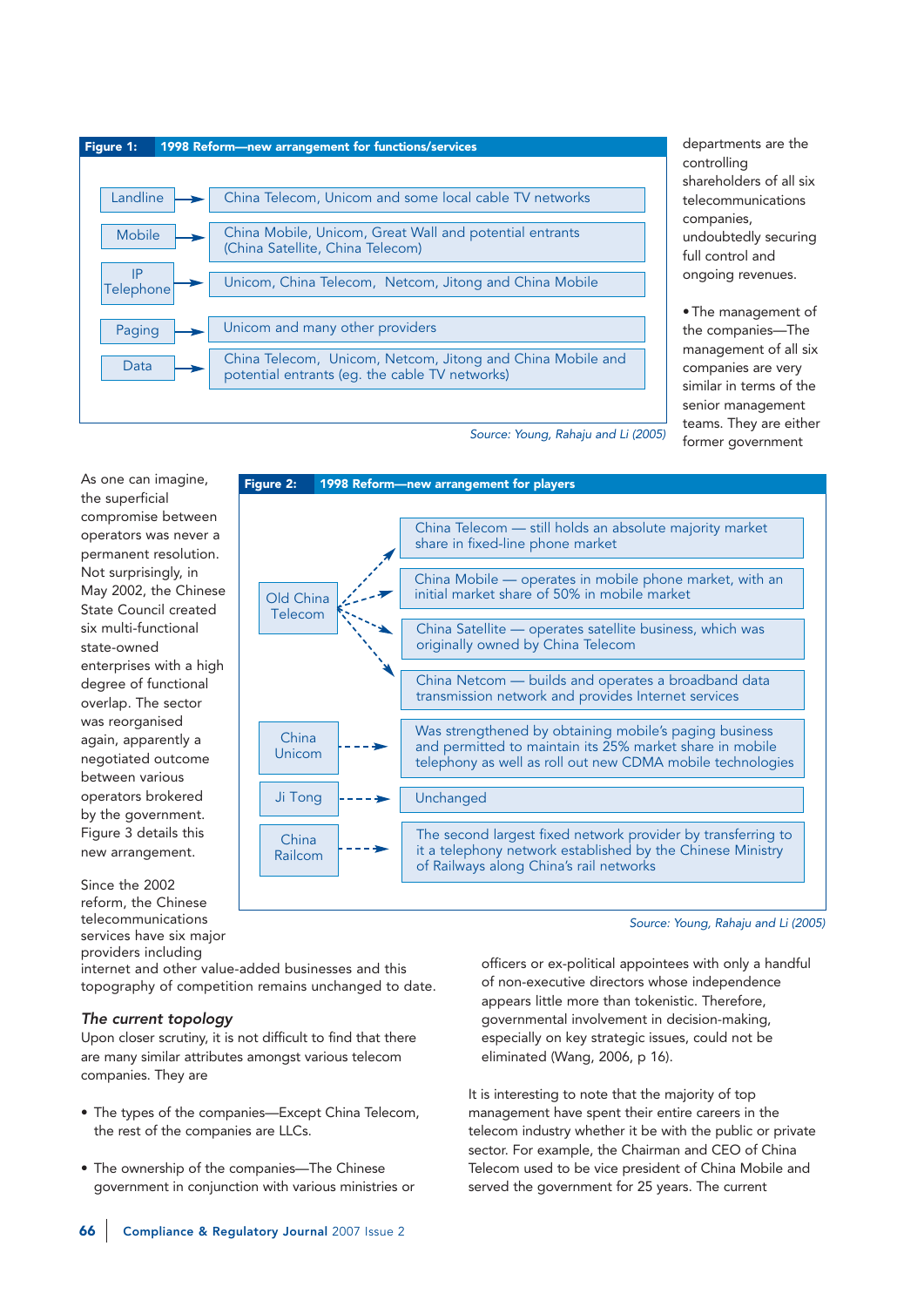

Chairman and CEO of China Unicom also came from long service as a government official, as well as one of the senior executives in China Telecom. However, such behaviours seem to be common and normal in China.

Another minor commonality amongst these telecom companies is that many have a combined Chairman and CEO. This person possesses considerable power over all aspects of the



company operations, as well as having strong links with various government departments.

All in all, the process and outcomes of China's massive privatisation of the telecommunications sector could be considered as both positive and negative. On the positive side, China's telecommunications sector has moved into the modern era. There are several major providers offering more competitive products and services. Then again, on the negative side, instead of a 'super' monopoly the telecommunications sector has become an oligopoly with several service providers who are in fact state owned enterprises operating as private companies (as most are LLC) and managed by a small group of elite ex-government officials.

Given this prevailing reality, corporate governance of this sector still lies in the Chinese government hands. The twist is perhaps the meaning of government here is not one entity, rather a group of departments operating these companies with commercial ends, thereby reaffirming Duckett's notion of 'state entrepreneurialism', where state bureaucracies adapt to market reform as an enabler to facilitate the transition of planned to market economy, as well as becoming entrepreneurs performing rent seeking activities (Duckett, 1998, p 13–15 and Chen, 2001, p 180).

# Conclusion

After more than three decades of change in China, it is undeniable to any observer that the economic reforms have been successful by any standards. The economic reforms were not intended to emulate the Western free market ideals, even though some of the ideas are borrowed from Western nations. Yet there are a number of challenges, Chen (2001, p 180) notes that:

Source: Young, Rahaju and Li (2005)

• It is unrealistic to expect that in the next twenty years China will become like Japan—which has thrived through its adoption of American-led Western capitalism. Instead, it is likely that the PRC will take a few decades to find a balance between Western freemarket enterprise and the historical influences of communism, nationalism, and Confucianism.

Unlike economic reforms, legal reforms are far more complex. On one hand, there are those who believe there will be a convergence between different countries, as globalisation would bring about greater integration in how markets are regulated. On the other hand, given the fundamental difference in political ideologies and cultural attitudes, legal reform is not just a matter of changing a few laws or reforming a few institutions to transform the legal system. There are obvious limitations with regards to transplanting foreign Western laws into Chinese legislation.

Corporate governance poses a unique challenge for Chinese legislators because it is the intersection of both economic and legal reforms. Samir Chatterjee and Alan Nankervis (2003, p 51–3) argue that, 'the great challenge for Asian societies is to simultaneously integrate with the modern world and to rejoin with their past'. Not to mention the fact that the current Company Law in China as it stands has quite a few non-operable and inconsistent provisions.

Evidently many sections of the Chinese Company Law manifest political/cultural undertones, which do not sit well with the agency model, a concept borrowed from developed Western economies. Apart from the relative lack of experience on the part of the Chinese legislators in transplanting laws from other countries,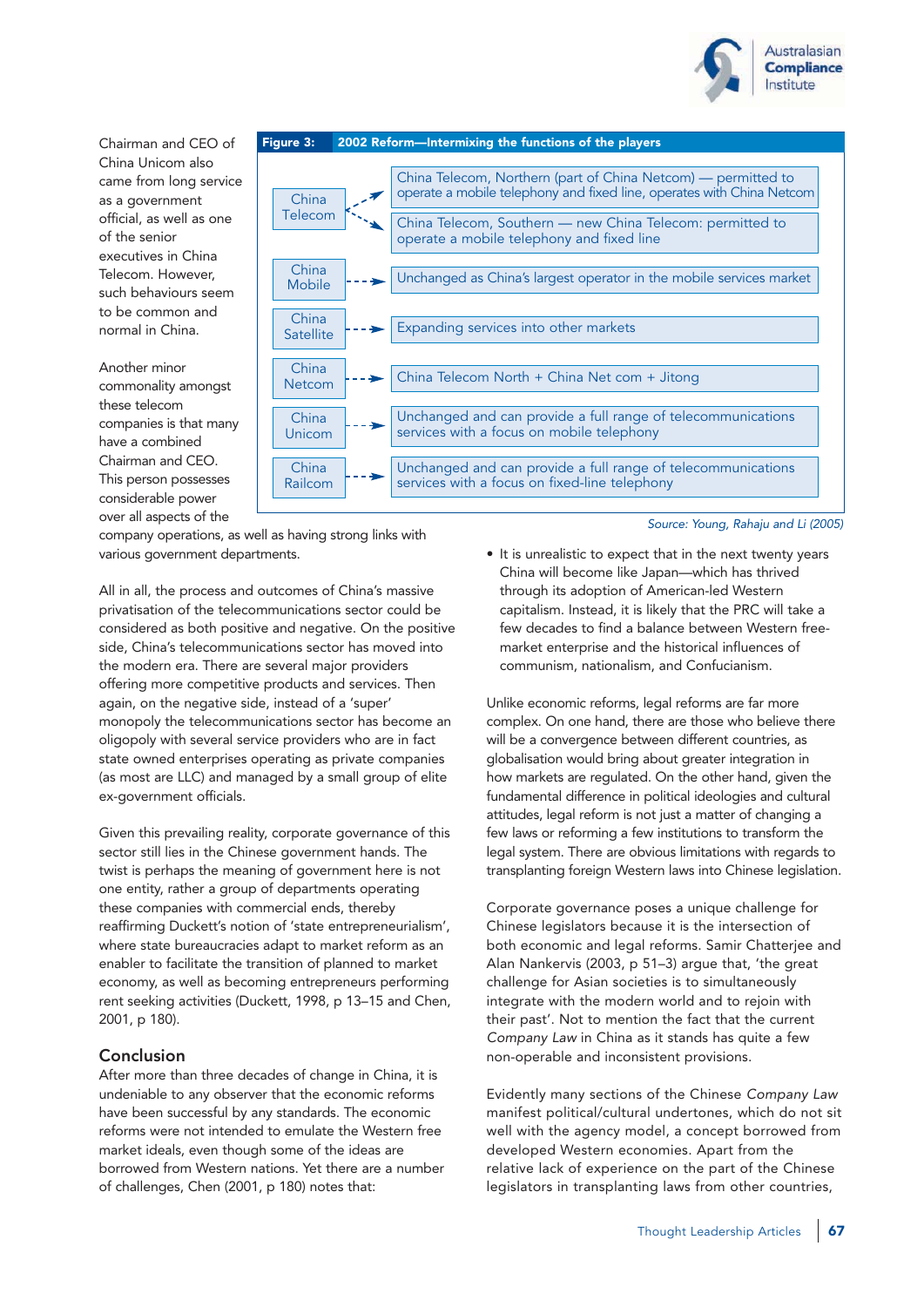this could help explain the many inconsistent and vague provisions.

The telecommunications sector in China underwent major changes from a State owned monopoly to privatisation and introduction of new providers. Despite the transformation, some things do not change. The

Corporate governance poses a unique challenge for Chinese legislators because it is the intersection of both economic and legal reforms.

Becky P and Loo Y, 2004, 'Telecommunication Reforms in China: Towards an Analytical Framework', 28(9–10) Telecommunication Policy, pp 697–714.

Chatterjee S & Nankervis A, 2003, Understanding Asian Management: Transition and Transformation, Vineyard Publishing, Australia.

> Chen A, 2003, 'Mediation, Litigation, and Justice: Confucianism Boost Decentralization and Regionalism?' in D Bell and H Chaibong (eds) Confucism for the Modern World, CUP, Cambridge.

Chen LF, 1986, The Confucian Way: A New and Systematic Study of the Four Books, KPI Publisher, London.

presence of State linkages in these new corporations suggests the State intertwines with how businesses are governed. This is not necessarily detrimental to how businesses operate if the State does not interfere with decision-making or influence those corporations from the objectives of profitability. Nevertheless, this makes real competition difficult to achieve.

In a Confucian society, the role of the State is not a passive one. Along with the acceptance of paternalistic leadership and the importance of guanxi in business and political circles, government intervention in SOEs and the wider economic transactions will not fade away anytime soon. Given this, the pertinent question is: what is the appropriate framework to reform China's corporate governance?

Perhaps Hawes and Chiu (2006, p 51–3) are right to suggest that the Chinese government should do more to raise the awareness of ethical issues. Reviving Confucius's teaching has a clear advantage apart from the cultural considerations. It is consistent with the CCP's political objectives. However, Confucian philosophy is thousands of years old. China is no longer a feudal regime with a peasant economy. Modern revisions and applications have to be developed. In order to transform Confucius's principles into prescriptive legal provisions, much research has to be done. Therefore, the reforms in China's corporate laws and governance so far should be seen as a mere footnote compared to the task of coding Confucius's philosophies into Chinese laws to suit a modern China. ❖

## References

Ayres I & Braithwaite J, 1992, Responsive Regulation: Transcending the Deregulation Debate, OUP, New York. Chen M, 2005, Asian Management, Thomson, Australia.

Chen M-J, 2001, Inside Chinese Business: A Guide for Managers Worldwide, HBS Press, Boston.

Child J & Malcolm W, 2003, 'Culture and management in China' in Malcolm Warner (ed), Culture and Management in Asia, Routledge, London.

Clarke T, 2004, 'The Stakeholder Corporation: A Business Philosophy for the Information Age' in T Clarke (ed), Theories of Corporate Governance, The Philosophical Foundations of Corporate Governance, Routledge, England.

Deresky H, 2006, International Management: Managing Across Cultures and Borders, 5th edn, Pearson, Education, New Jersey.

Duckett J, 1998, The Entrepreneurial State in China: Real Estate and Commerce Departs in Reform era Tianjin, Routledge, London.

Farh TJ & Xin K, 2000 'Guanxi in Chinese Context', in Li JT, Tsui A & Weldon E (eds), Management and Organization in the Chinese Context, Palgrave, Houndmills.

Farrar J, 2001, Corporate Governance in Australia and New Zealand, Oxford University Press, Melbourne.

Giddens A, 1984, The Constitution of Society, California, University of California Press.

Hawes C & Chiu T, 2006, 'Flogging a dead horse? Why